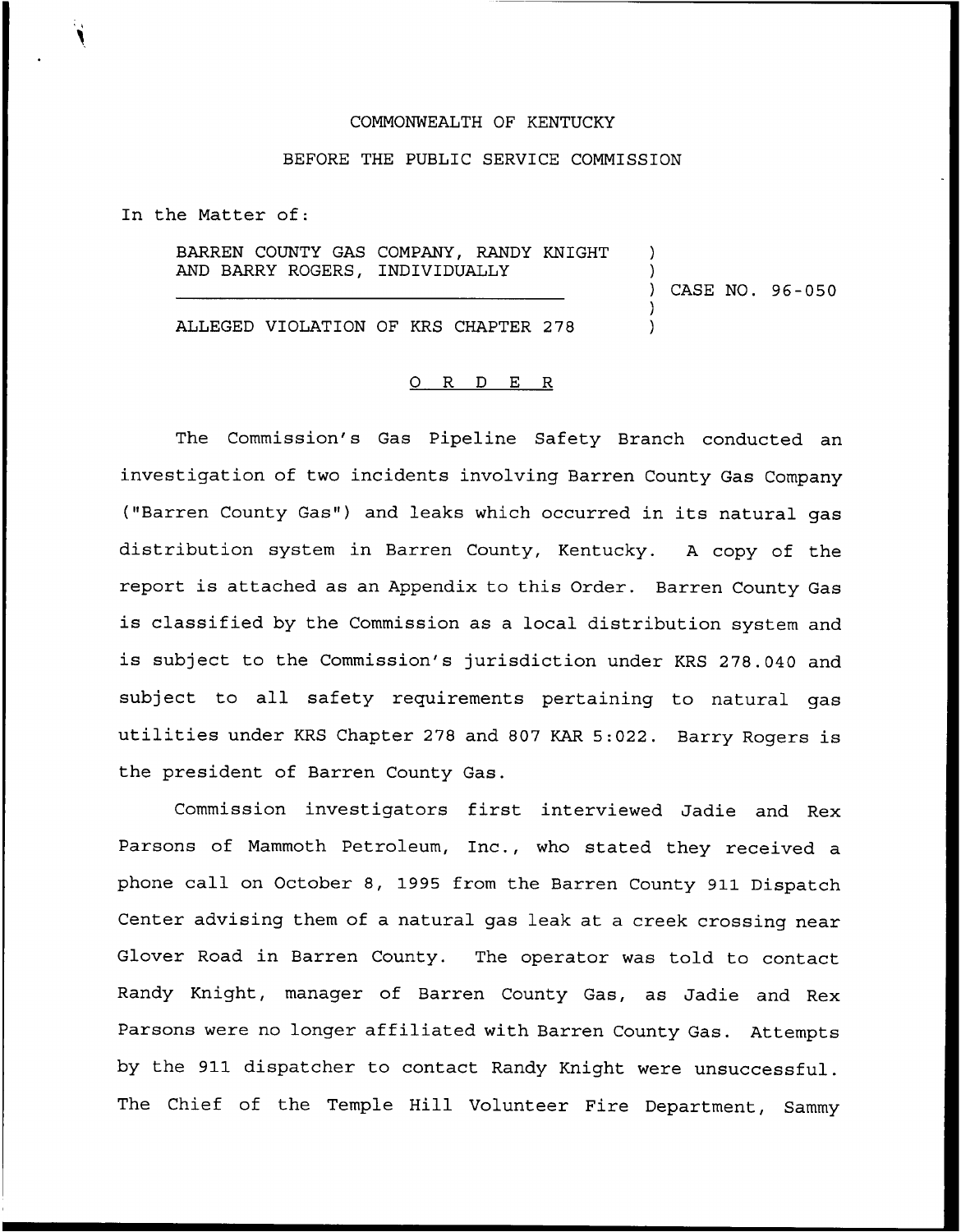Perkins, contacted the property owner and a well feeding the Barren County Gas system was closed.

Mammoth Petroleum, at the request of Mark O'Brien, President of Natural Gas of Kentucky, Inc. and Bluegrass Gas Sales, Inc., subsequently repaired the leak on November 13, 1995.

The Captain of the East Barren Volunteer Fire Department, Tony Jackson, stated that on at least one occasion his department was unable to make contact with Barren County Gas when a property owner severed <sup>a</sup> gas service line with <sup>a</sup> lawnmower. It is unknown at this time how this leak was eventually repaired and by whom.

Both Chief Perkins and Captain Jackson stated that they have never been contacted by Barren County Gas or its agents to establish and maintain liaison with the appropriate fire, police, and other officials to allow a proper response to gas pipeline emergencies as required by 807 KAR 5:022, Section 13(9) (a) and (c) .

From the facts alleged, the Commission finds that a prima facie showing has been made that Barren County Gas, Randy Knight, and Barry Rogers have violated all the above-cited regulations in failing to respond to emergency situations which have the potential to cause injuries to persons and property, and to coordinate responses with emergency officials. KRS 278.992 provides that any person who violates any Commission regulation governing the safety of pipeline facilities shall be subject to <sup>a</sup> civil penalty not to exceed \$10,000 for each violation for each day the violation persisted, not to exceed \$500,000 for any related series of violations.

 $-2-$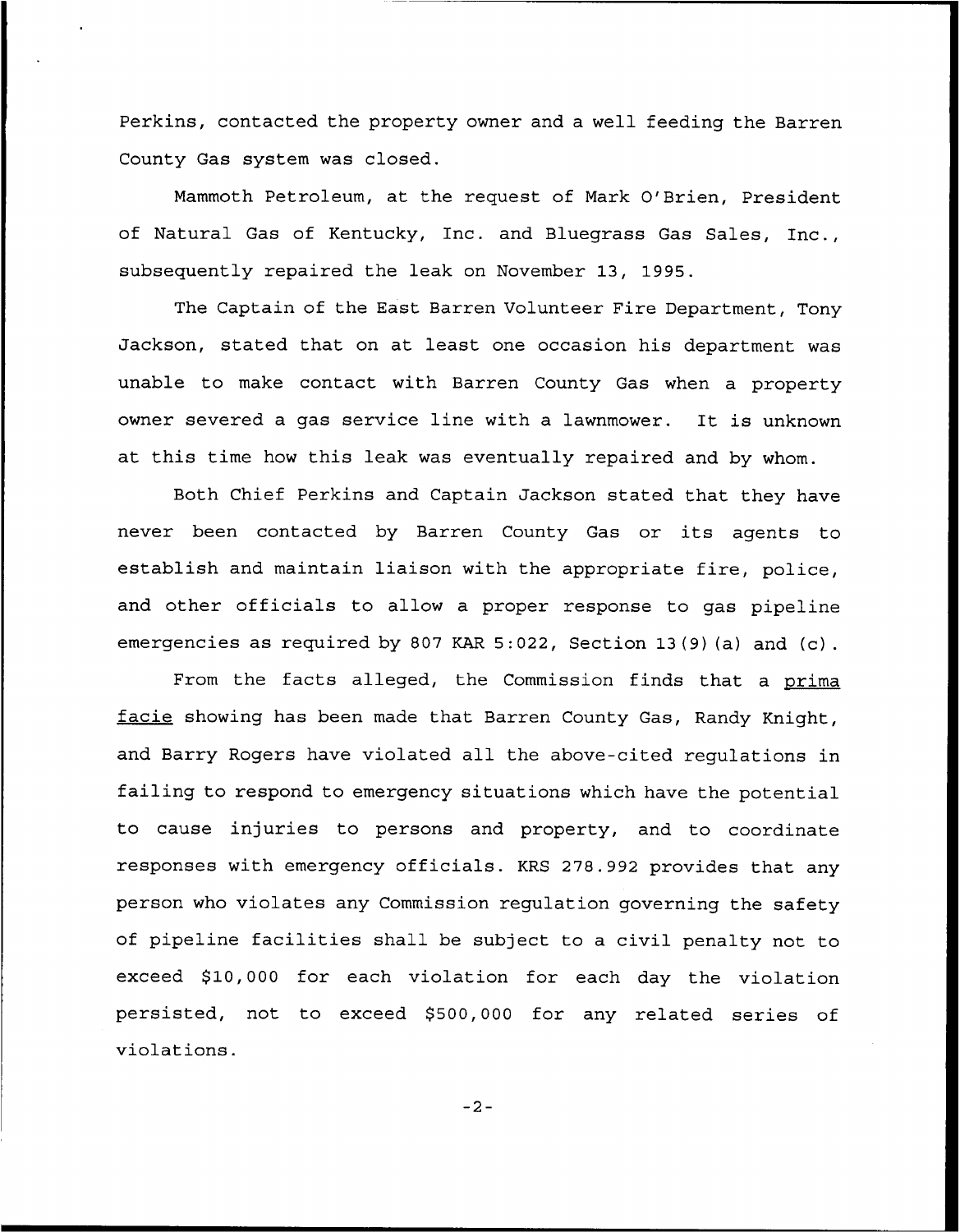IT IS THEREFORE ORDERED that:

1. Barren County Gas, Inc., Barry Rogers, as its president and in his individual capacity, and Randy Knight, in his individual capacity, shall appear before the Commission on May 14, 1996 at 10:00 a.m., Eastern Daylight Time, in Hearing Room 1 of the Commission's offices at 730 Schenkel Lane, Frankfort, Kentucky, to show cause why civil fines of up to \$500,000 should not be assessed for the pipeline safety violations noted in this Order.

2. Barren County Gas, Inc., Barry Rogers, and Randy Knight shall file within <sup>7</sup> days of the date of this Order, a written response to the inspection report contained in the Appendix.

Done at Frankfort, Kentucky, this 14th day of Narch, 1996.

PUBLIC SERVICE COMMISSION

Commissione

ATTEST:

Executive Direc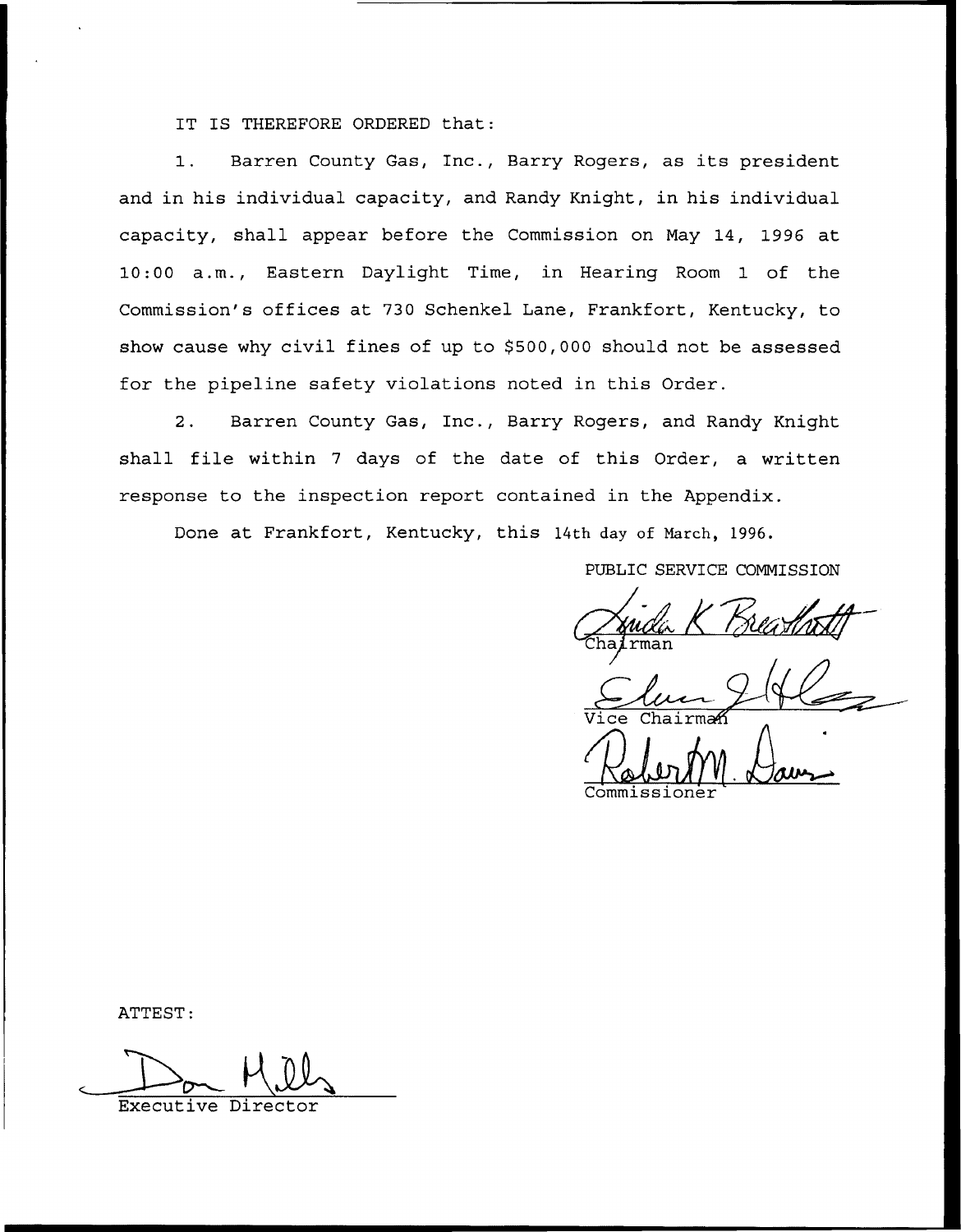### APPENDIX

AN APPENDIX TO AN ORDER OF THE KENTUCKY PUBLIC SERVICE COMMISSION IN CASE NO. 96—050 DATED MARCH 14, 1996.



COMMONWEALTH OF KENTUCKY PUBLlC SERVICE COMMISSION 730 SCHENKEL LANE POST OFFICE BOX 615 FRANKFORT, KY. 40602 (502) 564-3940

January 5, 1996

Mr. Barry Rogers, President Barren County Gas Company P. O. Box 8341 Shawnee Mission, Kansas 66208-0341

Dear Mr. Rogers:

Attached is a copy of an inspection report on the Barren County Gas Company which was initiated as the result of a complaint from a local volunteer fire department.

Please respond to this report by February 5, 1996 with any information you may have as to why Barren County Gas Company should not be required to appear before the Commission in this matter.

If you require further information, please contact David, B. Kinman at (502) 564-3940.

Sincerely,

E. Scott Smith, Manager Gas Safety Branch

ESS:DBK:dcp 9533500, 9533600, 9533700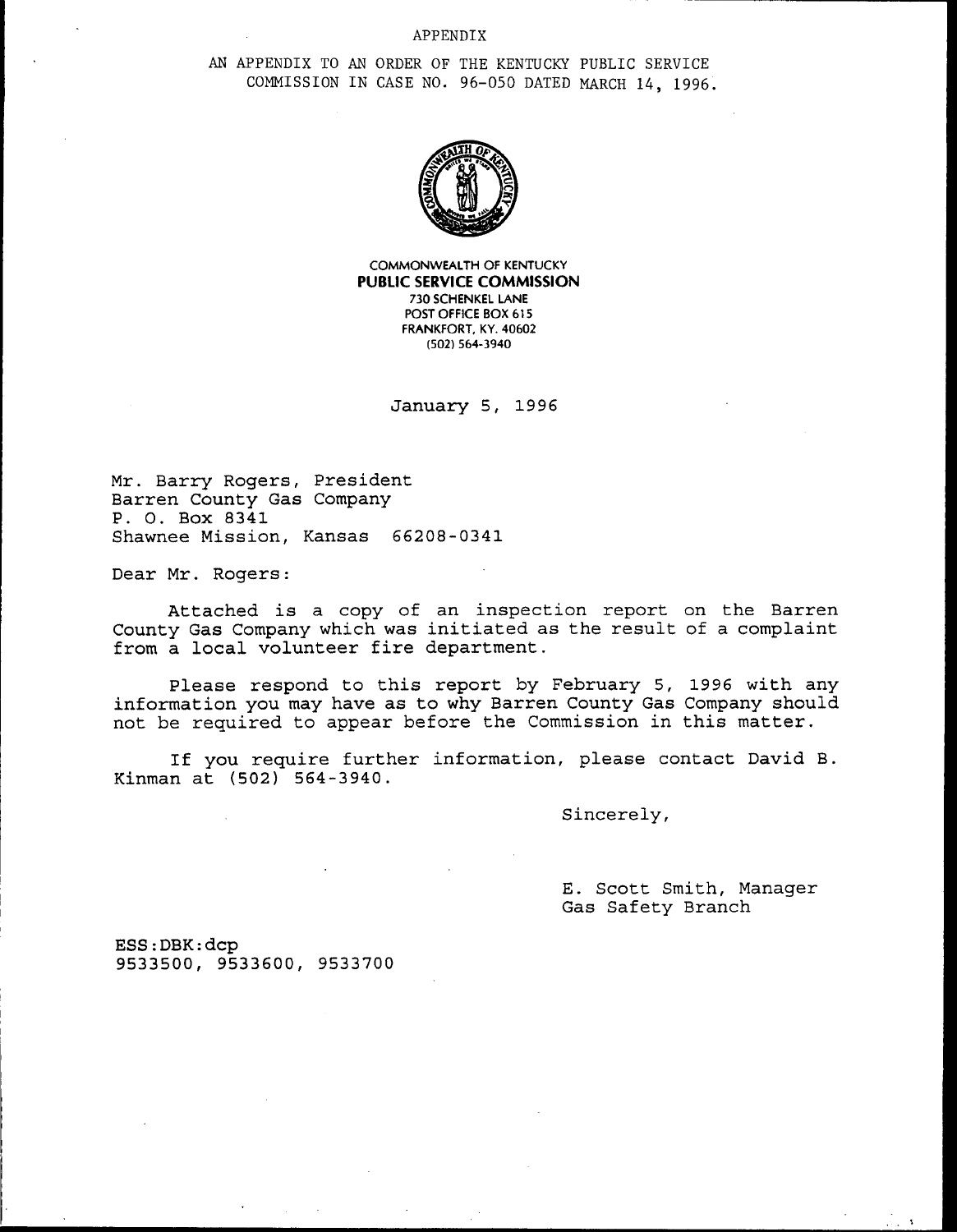### COMMONWEALTH OF KENTUCKY PUBLIC SERVICE COMMISSION

# COMPLAINT INVESTIGATION BARREN COUNTY GAS COMPANY JANUARY 5, 1996

### BRIEF

<sup>A</sup> complaint investigation of Barren County Gas Company ("Barren County Gas") was initiated when Jadie Parsons, a caller, reported on December 6, 1995, problems in contacting Barren County Gas regarding <sup>a</sup> natural gas leak on its system.

This investigation was conducted on December 19-20, 1995 by David B. Kinman, pipeline safety investigator for the Kentucky Public Service Commission.

Natural gas operators are jurisdictional to the PSC under KRS 278.040, KRS 278.495, and through a 5(a) Agreement with the United States Department of Transportation, Office of Pipeline Safety, for the enforcement of the Natural Gas Pipeline Safety Act of 1968.

### INSPECTION

Messrs. Jadie and Rex Parsons of Mammoth Petroleum, Inc. ("Mammoth Petroleum") stated that they received a telephone call on October 8, 1995 from the Barren County 911 Dispatch Center advising them of a natural gas leak at the creek crossing on Glover Road in Barren County. Mr. Jadie Parsons, who at one time, helped maintain the Barren County Gas system for its owner, Barry Rogers, advised the 911 dispatcher that they were no longer affiliated with Barren County Gas and advised the dispatcher to notify Mr. Randy Knight, Manager of Barren County Gas. The 911 dispatcher attempted to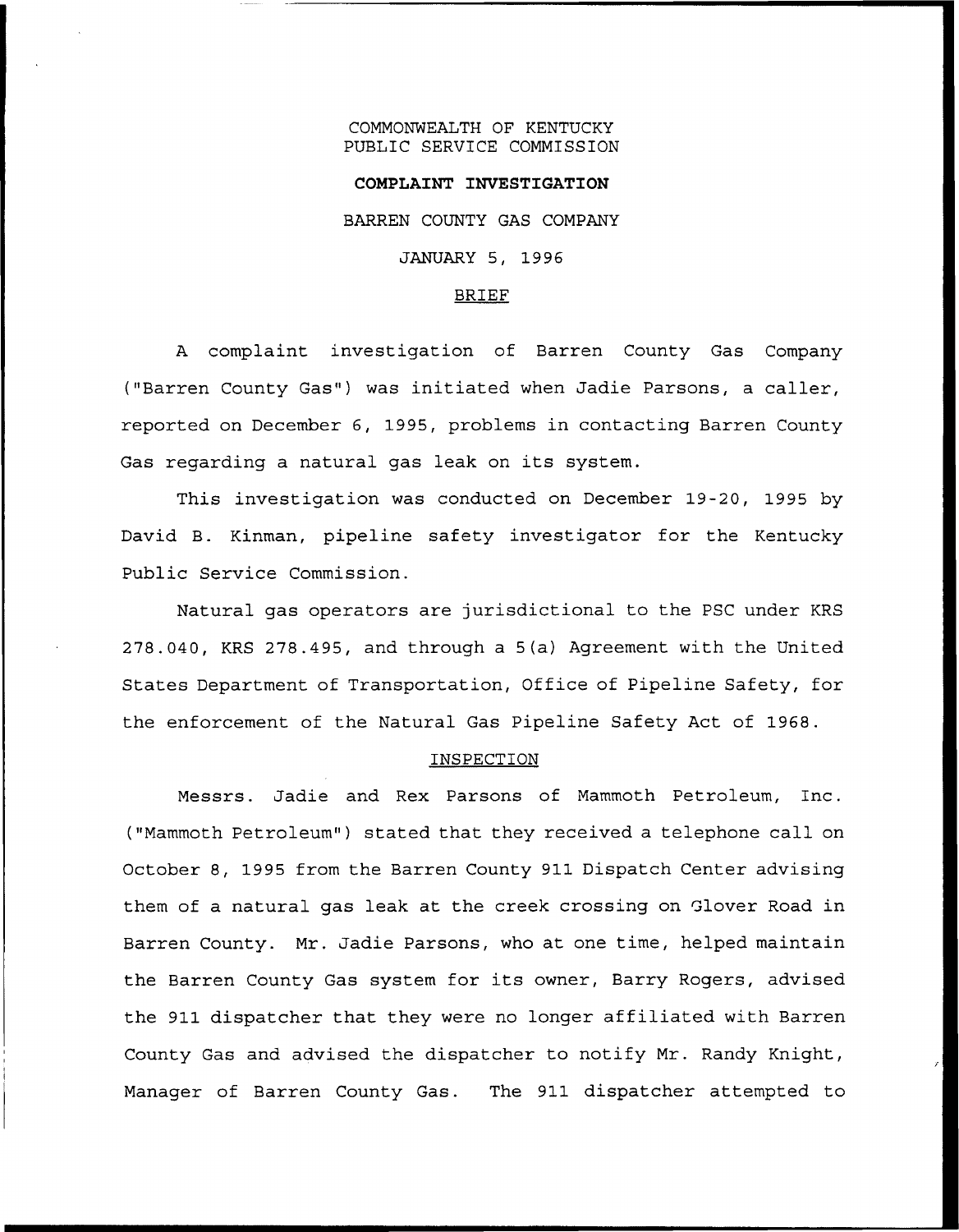Report — Barren County Gas Company January 5, 1996 Page 2

notify Barren County Gas of the leak by calling the telephone numbers they have listed for this operator: (913) 727-2433, (502) 864-5885, and (502) 864-2600. This occurred on October 8, 1995.

According to statements from Mr. Sammy Perkins, Chief of the Temple Hill Volunteer Fire Department, who responded to the leak, the landowner was notified and a well feeding into the Barren County Gas system was turned off.

Mr. Jadie Parsons stated that when Mammoth Petroleum repaired the same leak at the same site on November 13, 1995, at the request of Mr. Mark O'Brien, President of Natural Gas of Kentucky and Bluegrass Gas Sales, Inc., that the leak was still active and blowing gas into the atmosphere. An unrelated leak in the same area on May 27, 1995 also resulted in a lack of response due to an inability to contact this operator according to Chief Perkins.

Mr. Tony Jackson, Captain of the East Barren Volunteer Fire Department, was also interviewed during this investigation. He stated that on May 20, 1994, when a property owner severed a gas service line with <sup>a</sup> lawn mower, his department was unable to make contact with Barren County Gas. How this leak was eventually repaired is unknown.

Both, Chief Perkins and Captain Jackson, stated that they have never been contacted by Mr. Rogers nor Mr. Knight, operators of Barren County Gas, as required by <sup>807</sup> KAR 5:022, Section 13(9)c.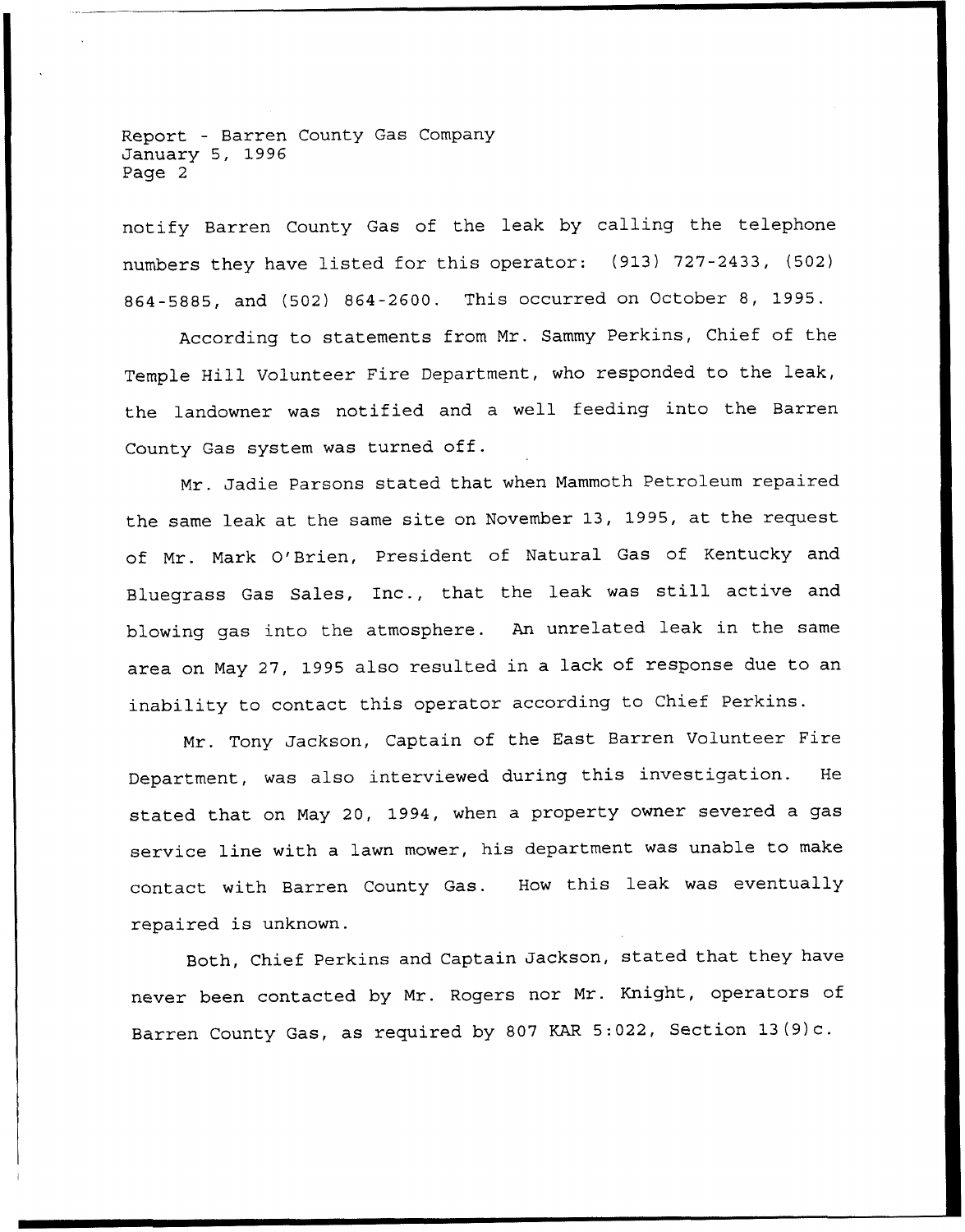Report — Barren County Gas Company January 5, 1996 Page 3

### FINDINGS

1. Barren County Gas has failed to comply with <sup>807</sup> KAR 5:022, Section 13(9)(a), which requires each natural gas operator to establish written procedures to minimize hazards resulting from a gas pipeline emergency. This requires prompt and effective response to emergency situations and making safe any actual or potential hazard to life or property.

2. Barren County Gas has failed to comply with 807 KAR 5:022, Section 13(9)(c), which requires each natural gas operator to establish and maintain liaison with appropriate fire, police and other public officials.

### RECOMMENDATIONS

Given these circumstances and the lack of response by Barren County Gas to leak calls which have the potential to cause fires and explosions, it is recommended that the Commission consider action against the utility in accordance with KRS 278.992.

Respectfully submitted,

 $B$ . Kenmar David B. Kinman Gas Utility Investigator

774

DBK:dcp/9533500-9533700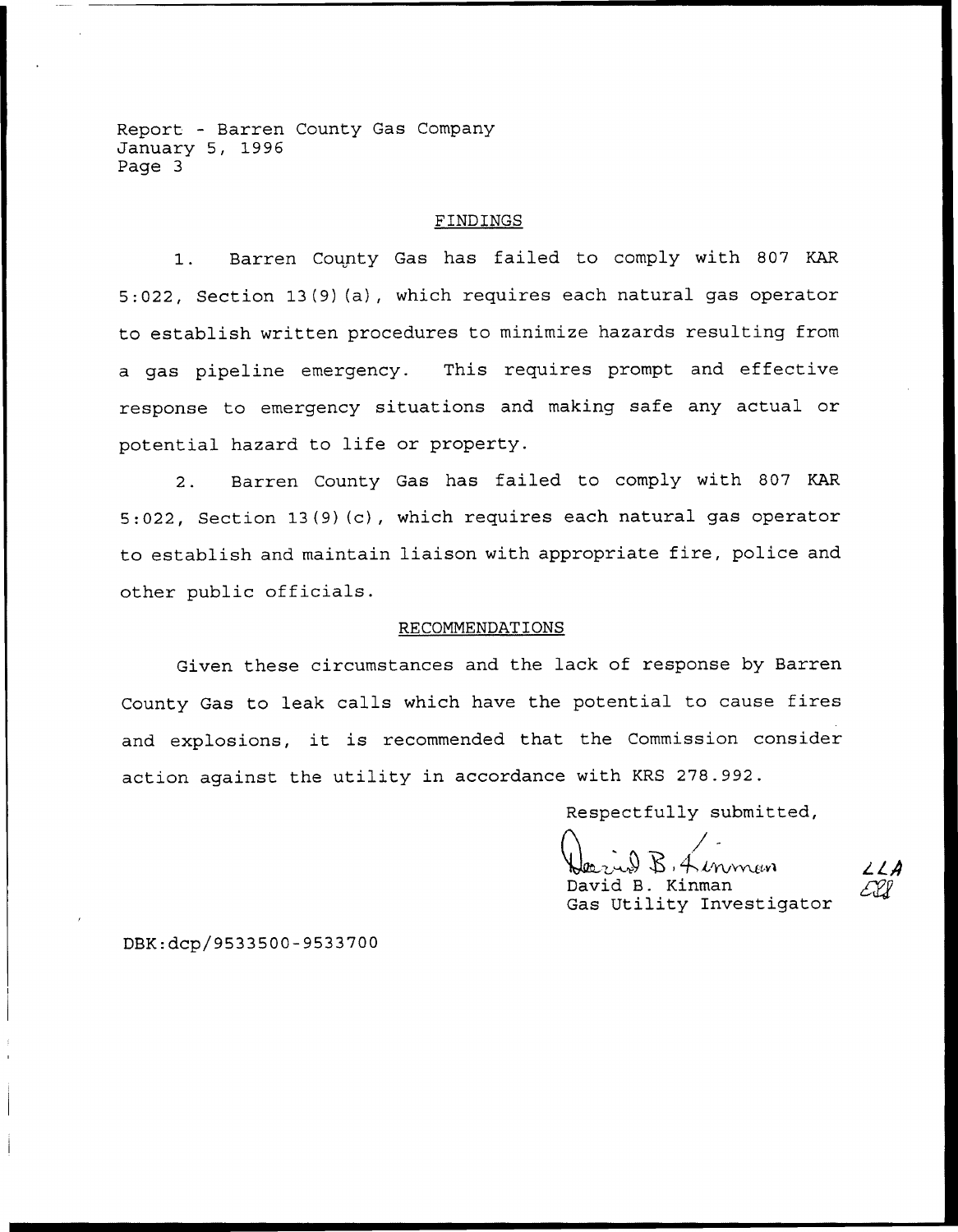|                                                                                                                                                                                                                                                                                                                                                                                                                               |                                                   |                                                                                                                            |                                                                                                                    |                   |                                                                                                                                                                                                     |                                                           |                                                                                                                                                 |                                                                                                                                              | NO. #                                     |                                                                                                                          |
|-------------------------------------------------------------------------------------------------------------------------------------------------------------------------------------------------------------------------------------------------------------------------------------------------------------------------------------------------------------------------------------------------------------------------------|---------------------------------------------------|----------------------------------------------------------------------------------------------------------------------------|--------------------------------------------------------------------------------------------------------------------|-------------------|-----------------------------------------------------------------------------------------------------------------------------------------------------------------------------------------------------|-----------------------------------------------------------|-------------------------------------------------------------------------------------------------------------------------------------------------|----------------------------------------------------------------------------------------------------------------------------------------------|-------------------------------------------|--------------------------------------------------------------------------------------------------------------------------|
|                                                                                                                                                                                                                                                                                                                                                                                                                               |                                                   |                                                                                                                            |                                                                                                                    |                   |                                                                                                                                                                                                     | 8537 TOMPKINSVILLE RD.                                    | TEMPLE HILL VOLUNTEER FIRE DEPARTMENT                                                                                                           |                                                                                                                                              |                                           | Times                                                                                                                    |
|                                                                                                                                                                                                                                                                                                                                                                                                                               |                                                   |                                                                                                                            |                                                                                                                    |                   |                                                                                                                                                                                                     | GLASGOW, KY 42141                                         |                                                                                                                                                 |                                                                                                                                              |                                           | Date $5/27195$                                                                                                           |
|                                                                                                                                                                                                                                                                                                                                                                                                                               |                                                   |                                                                                                                            |                                                                                                                    |                   |                                                                                                                                                                                                     | FIRE 651-9700 OFFICE 427-2220                             |                                                                                                                                                 |                                                                                                                                              |                                           | Received <sub>______</sub>                                                                                               |
| Incident<br>noigent <i>White Chapel Rebusy</i> Occupants                                                                                                                                                                                                                                                                                                                                                                      |                                                   |                                                                                                                            |                                                                                                                    |                   |                                                                                                                                                                                                     |                                                           |                                                                                                                                                 |                                                                                                                                              |                                           | Dispatched /f:21                                                                                                         |
| Owner                                                                                                                                                                                                                                                                                                                                                                                                                         |                                                   |                                                                                                                            |                                                                                                                    |                   |                                                                                                                                                                                                     |                                                           |                                                                                                                                                 |                                                                                                                                              |                                           | $10.18$ / <i>f:32</i>                                                                                                    |
| Address___________                                                                                                                                                                                                                                                                                                                                                                                                            |                                                   |                                                                                                                            |                                                                                                                    |                   |                                                                                                                                                                                                     |                                                           |                                                                                                                                                 |                                                                                                                                              |                                           | $10.97$ /246                                                                                                             |
|                                                                                                                                                                                                                                                                                                                                                                                                                               |                                                   |                                                                                                                            |                                                                                                                    |                   |                                                                                                                                                                                                     |                                                           |                                                                                                                                                 |                                                                                                                                              |                                           | $10 - 98$ $3305$                                                                                                         |
| Nature of Alarm                                                                                                                                                                                                                                                                                                                                                                                                               |                                                   |                                                                                                                            |                                                                                                                    |                   |                                                                                                                                                                                                     |                                                           | <b>DOFFICE BLD.</b>                                                                                                                             | <b>C MOTEL</b>                                                                                                                               |                                           | $10 - 10 - 2310$                                                                                                         |
| <b>CLADT-ALARM</b><br><b>MAIRPLANE / AIRPORT O FACTORY BLD.</b>                                                                                                                                                                                                                                                                                                                                                               |                                                   | <b>EXASSIST OTHER DEPT. EXASS WASH-DOWN'</b>                                                                               |                                                                                                                    |                   | <b>SE HAZ, MATERIAL</b>                                                                                                                                                                             |                                                           | <b>E RESCUE-ACCIDENT</b>                                                                                                                        | <b>DISTAND-BY</b>                                                                                                                            |                                           | 41 42                                                                                                                    |
| $\Box$ BARN                                                                                                                                                                                                                                                                                                                                                                                                                   |                                                   | <b>O FARM EQUIP.</b>                                                                                                       |                                                                                                                    | <b>O HOSPITAL</b> |                                                                                                                                                                                                     |                                                           | G RESCUE-MEDICAL                                                                                                                                | <b>C TRASH'</b><br><b>D TRUCK'</b>                                                                                                           |                                           |                                                                                                                          |
| <b>O BUSINESS BLD.</b><br>$\Box$ CAR <sup>+</sup>                                                                                                                                                                                                                                                                                                                                                                             |                                                   | D FIELD / BRUSH*<br>$\Box$ GARAGE                                                                                          |                                                                                                                    | $\square$ HOUSE   | <b>CLOCK-OUT*</b>                                                                                                                                                                                   |                                                           | <b>CI SCHOOL BLD.</b><br><b>J SHED / OUT BLD.</b>                                                                                               | <b>CUNKNOWN</b>                                                                                                                              | 43.                                       | 44                                                                                                                       |
| O CHURCH BLD.                                                                                                                                                                                                                                                                                                                                                                                                                 |                                                   | <b>CI GAS STATION</b>                                                                                                      |                                                                                                                    |                   | $\supset$ NURSING HOME                                                                                                                                                                              |                                                           | <b>C SMOKE/ DETECTOR ESOTHER</b>                                                                                                                |                                                                                                                                              |                                           | $45 - 46$                                                                                                                |
| Units Responding $44 - 41$                                                                                                                                                                                                                                                                                                                                                                                                    |                                                   |                                                                                                                            |                                                                                                                    |                   |                                                                                                                                                                                                     |                                                           | <b>Other</b> 2001                                                                                                                               |                                                                                                                                              |                                           |                                                                                                                          |
| NUMBER FIRE SERVICE PERSONNEL<br><b>RESPONDED</b>                                                                                                                                                                                                                                                                                                                                                                             |                                                   | RESPONDED                                                                                                                  | NUMBER ENGINES                                                                                                     |                   | $\mathcal{Z}$                                                                                                                                                                                       | <b>RESPONDED</b>                                          | NUMBER AERIAL APPARATUS                                                                                                                         | O                                                                                                                                            | NUMBER OTHER VEHICLES<br><b>RESPONDED</b> | $\bigcap$                                                                                                                |
|                                                                                                                                                                                                                                                                                                                                                                                                                               |                                                   |                                                                                                                            |                                                                                                                    |                   |                                                                                                                                                                                                     |                                                           |                                                                                                                                                 |                                                                                                                                              |                                           |                                                                                                                          |
| NUMBER OF INJURIES                                                                                                                                                                                                                                                                                                                                                                                                            |                                                   |                                                                                                                            |                                                                                                                    |                   |                                                                                                                                                                                                     |                                                           | NUMBER OF FATALITIES                                                                                                                            |                                                                                                                                              |                                           |                                                                                                                          |
| FIRE SERVICE                                                                                                                                                                                                                                                                                                                                                                                                                  |                                                   |                                                                                                                            | OTHER                                                                                                              |                   |                                                                                                                                                                                                     | FIRE SERVICE                                              |                                                                                                                                                 |                                                                                                                                              |                                           | OTHER                                                                                                                    |
| <b>TYPE OF BUILDING</b>                                                                                                                                                                                                                                                                                                                                                                                                       |                                                   |                                                                                                                            |                                                                                                                    |                   | MOBILE PROPERTY TYPE                                                                                                                                                                                |                                                           |                                                                                                                                                 |                                                                                                                                              |                                           |                                                                                                                          |
| AREA OF FIRE ORIGIN                                                                                                                                                                                                                                                                                                                                                                                                           |                                                   |                                                                                                                            |                                                                                                                    |                   |                                                                                                                                                                                                     |                                                           | EQUIPMENT INVOLVED IN IGMITION                                                                                                                  |                                                                                                                                              |                                           |                                                                                                                          |
| FORM OF HEAT OF IGNITION                                                                                                                                                                                                                                                                                                                                                                                                      |                                                   |                                                                                                                            |                                                                                                                    |                   | TYPE OF MATERIAL IGNITED                                                                                                                                                                            |                                                           |                                                                                                                                                 | FORM OF MATERIAL IGNITED                                                                                                                     |                                           |                                                                                                                          |
| METHOD OF EXTINGUISHMENT<br><b>C. 1. Salf-extinguished</b><br>$\square$ 2. Make-shift aids<br>3. Portable assinguisher<br><b>C. 4. Automatic</b><br>S. Preconnected hose/water carried in apparatus tanks<br>$\Box$ B. Preconnected hose/water from hydrant, draft, standoipe.                                                                                                                                                |                                                   | 7. Hand-laid hose<br><b>B. Master stream devices</b><br><b>D.S. Control not classified</b><br>$\Box$ 0. Undeteknot report. |                                                                                                                    |                   | LEVEL OF FIRE ORIGIN<br>$\Box$ 1. Grade level to 9.11, above<br>$210101911.$ above<br>$\Box$ 3. 20 to 29 ft, above<br>$\square$ 4. 30 to 49 ft, above<br>$25.50$ to 70 ft. sbove<br>⊟ 6. Over 70 H. |                                                           | 7. Objects in flight<br><b>C. 8. Below ground/water level</b><br><b>C.S. Not classified</b><br><b>D.O. Undeter/not reported</b>                 |                                                                                                                                              | ESTIMATED LOSS IDOLLARS ONLY!             |                                                                                                                          |
| NUMBER OF STORIES<br>$\Box$ 1. 1 story<br>$\Box$ 2. 2 atomes<br>$\Box$ 3. 3 to 4 stories                                                                                                                                                                                                                                                                                                                                      | C. 4. 5 to 6 storms.<br><b>C.S. 7 to 12 store</b> |                                                                                                                            | $\Box$ 6.13 to 24 stores<br>$\Box$ 7. 25 to 49 stories<br>$\Box$ 8. 50 stores or more<br>C. O. Undetermot reported |                   | C 1. Fire resistive<br>$\Box$ 2. Heavy timer                                                                                                                                                        | <b>CONSTRUCTION TYPE</b><br>C 3. Protected noncombustible |                                                                                                                                                 | $\square$ 4. Unprotected noncombustible<br>□ 5. Protected ordinary<br>$\square$ 8. Unprotected ordinary<br>$\Box$ 7. Protected wood frame    |                                           | <b>B. Unprotected wond fram</b><br>$\square$ 9. Not classified<br>$\square$ 0. Undetermined                              |
| EXTENT OF SMOKE DAMAGE<br><b>G. 5. Floor of origin</b><br><b>EXTENT OF FLAME DAMAGE</b><br>C 1. Object of origin.<br><b>D. 6. Structure</b><br>1 Object of origin<br>2.2. Part of room/area of origin<br>D. 7. Beyond structure of origin<br>2. Part of room/area of origin<br>C. 3. Room of origin.<br>C.O. Undetermot reported<br>$\square$ 3. Room of origin<br>□ 4. Fire-rated compartment<br>2 4. Fire-rated compartment |                                                   |                                                                                                                            |                                                                                                                    |                   |                                                                                                                                                                                                     |                                                           |                                                                                                                                                 | 5. Floor of origin<br><b>6. Structura</b><br>$\Box$ 7. Beyond structure of origin<br>$\square$ 9. No damage<br>$\Box$ O. Undetermot reported |                                           |                                                                                                                          |
| DETECTOR PERFORMANCE<br>$\Box$ 1. In room or apace/operated<br>$\square$ 2. Not in room or space/operated<br>$\Box$ 3. In room or spacemet operated.                                                                                                                                                                                                                                                                          |                                                   | <b>D.S. Not classified</b>                                                                                                 | a. Not in room or space/not operated<br>5. In room or space/fire too small<br><b>E. B. No detectors present</b>    |                   |                                                                                                                                                                                                     | C.O. Undetermot reported                                  | SPRINKLER PERFORMANCE<br>C. 1. Equipment operated<br>2. Equipment should operated/did not<br><sup>[2]</sup> 3. Equipment present/fire to small. |                                                                                                                                              |                                           | <b>D. No equipment present</b><br><b>D.S. Not classiled</b><br>D. Undetermot reported                                    |
| IF SMOKE SPREAD<br><b>BEYOND ROOM</b><br>OF ORIGIN                                                                                                                                                                                                                                                                                                                                                                            |                                                   | TYPE OF MATERIAL GENERATING MOST SMOKE<br>FORM OF MATERIAL GENERATING MOST SMOKE                                           |                                                                                                                    |                   |                                                                                                                                                                                                     | $\square$ 2. Corridor<br><b>C. 3. Elevator Shaft</b>      | AVENUE OF SMOKE TRAVEL<br>$\square$ 1. Air handling duct $\square$ 4. Stairwell                                                                 | C.S. Opening in construction.<br><b>C. 6. Utility operang/wall</b>                                                                           |                                           | D. 7. Utdity opening/floor<br><b>Q.S. No evenue of smoke tr</b><br><b>D.S. Not classiled</b><br>D.O. Undetermot reported |
|                                                                                                                                                                                                                                                                                                                                                                                                                               |                                                   |                                                                                                                            |                                                                                                                    |                   |                                                                                                                                                                                                     |                                                           |                                                                                                                                                 |                                                                                                                                              |                                           |                                                                                                                          |
| IF MOBILE PROPERTY                                                                                                                                                                                                                                                                                                                                                                                                            |                                                   | <b>YEAR</b>                                                                                                                | MAKE                                                                                                               |                   |                                                                                                                                                                                                     | MODEL                                                     |                                                                                                                                                 | SENIAL NO.                                                                                                                                   |                                           | LICENSE NO.                                                                                                              |
| IF EQUIPMENT INVOLVED<br><b>IN IGNITION</b>                                                                                                                                                                                                                                                                                                                                                                                   |                                                   | YEAR                                                                                                                       | MAKE                                                                                                               |                   |                                                                                                                                                                                                     | <b>MODEL</b>                                              |                                                                                                                                                 | SEALAL NO.                                                                                                                                   |                                           |                                                                                                                          |
|                                                                                                                                                                                                                                                                                                                                                                                                                               |                                                   |                                                                                                                            |                                                                                                                    |                   |                                                                                                                                                                                                     |                                                           |                                                                                                                                                 |                                                                                                                                              |                                           |                                                                                                                          |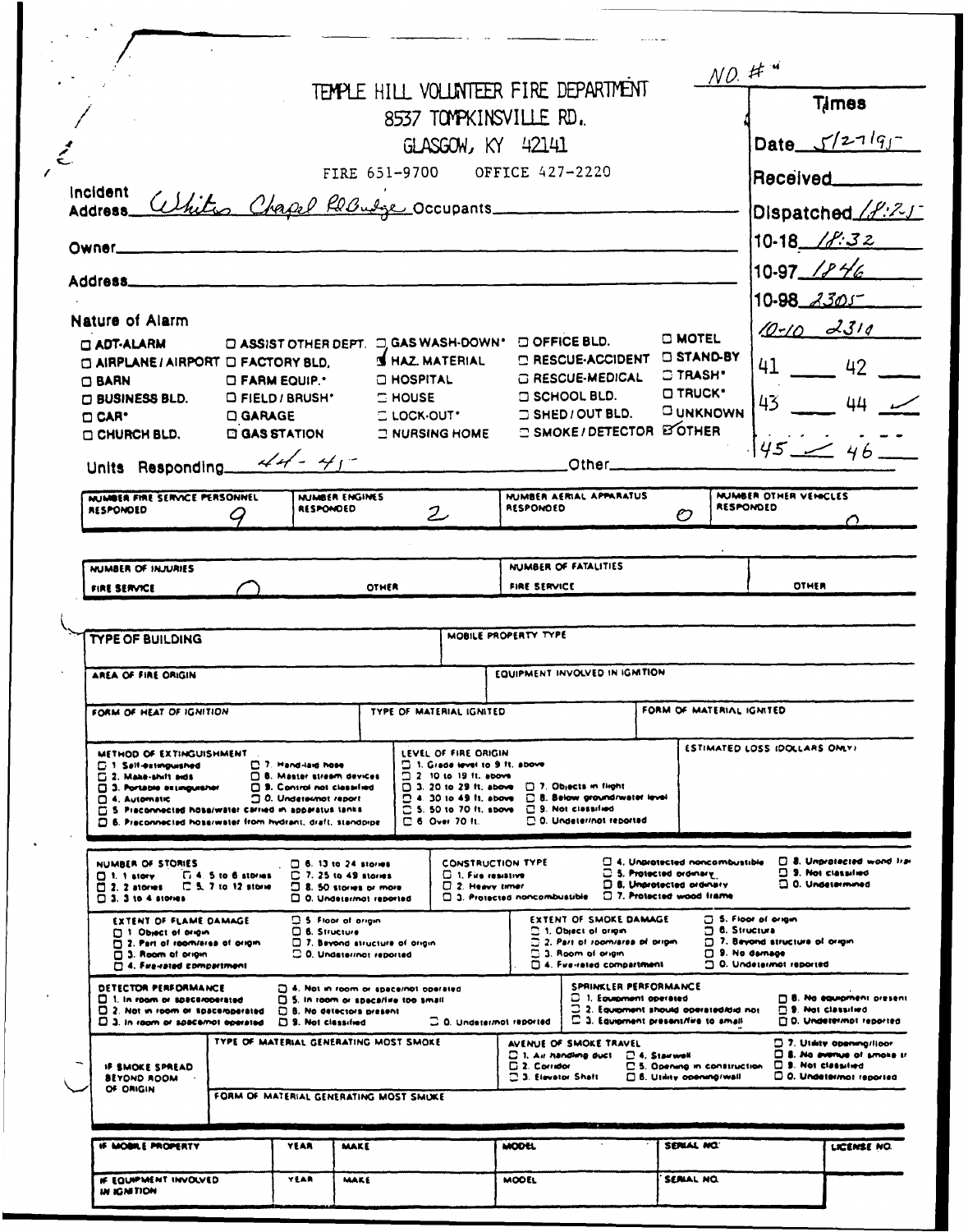|   |                                                                                                                                                                                                                                                                  |                                                                                  |                                                                                                                                  |                                                                                                                | 8537 TOMPKINSVILLE RD.                                                                                                                                                                                     | TEMPLE HILL VOLUNTEER FIRE DEPARTMENT                                                                                                       |                                                                                                                                       |                                               |                                                                                     | <b>Times</b>                                                                                          |
|---|------------------------------------------------------------------------------------------------------------------------------------------------------------------------------------------------------------------------------------------------------------------|----------------------------------------------------------------------------------|----------------------------------------------------------------------------------------------------------------------------------|----------------------------------------------------------------------------------------------------------------|------------------------------------------------------------------------------------------------------------------------------------------------------------------------------------------------------------|---------------------------------------------------------------------------------------------------------------------------------------------|---------------------------------------------------------------------------------------------------------------------------------------|-----------------------------------------------|-------------------------------------------------------------------------------------|-------------------------------------------------------------------------------------------------------|
|   |                                                                                                                                                                                                                                                                  |                                                                                  |                                                                                                                                  |                                                                                                                | GLASGOW, KY 42141                                                                                                                                                                                          |                                                                                                                                             |                                                                                                                                       |                                               |                                                                                     | Date $\angle$ 0-3-                                                                                    |
|   |                                                                                                                                                                                                                                                                  |                                                                                  |                                                                                                                                  |                                                                                                                |                                                                                                                                                                                                            | FIRE 651-9700 OFFICE 427-2220                                                                                                               |                                                                                                                                       |                                               |                                                                                     |                                                                                                       |
|   | incident                                                                                                                                                                                                                                                         | White Chase                                                                      |                                                                                                                                  |                                                                                                                |                                                                                                                                                                                                            |                                                                                                                                             |                                                                                                                                       |                                               | Received                                                                            |                                                                                                       |
|   | <b>Address</b>                                                                                                                                                                                                                                                   | Rarra C.                                                                         |                                                                                                                                  |                                                                                                                | . Occupants                                                                                                                                                                                                |                                                                                                                                             |                                                                                                                                       |                                               |                                                                                     | $\mathsf{Dispatched} \text{\normalsize \underline{\text{O}}} \text{\normalsize \underline{\text{O}}}$ |
|   | Owner.                                                                                                                                                                                                                                                           |                                                                                  |                                                                                                                                  |                                                                                                                | $($ $\epsilon$ <i>as</i> .                                                                                                                                                                                 |                                                                                                                                             |                                                                                                                                       |                                               | $10-18$                                                                             | 2037                                                                                                  |
|   | Address_                                                                                                                                                                                                                                                         |                                                                                  |                                                                                                                                  |                                                                                                                |                                                                                                                                                                                                            |                                                                                                                                             |                                                                                                                                       |                                               | 10-97                                                                               | 202;                                                                                                  |
|   | Nature of Alarm                                                                                                                                                                                                                                                  |                                                                                  |                                                                                                                                  |                                                                                                                |                                                                                                                                                                                                            |                                                                                                                                             |                                                                                                                                       |                                               | 10-98                                                                               | 2/15                                                                                                  |
|   | <b>D ADT-ALARM</b>                                                                                                                                                                                                                                               |                                                                                  |                                                                                                                                  |                                                                                                                |                                                                                                                                                                                                            | □ ASSIST OTHER DEPT. □ GAS WASH-DOWN' □ OFFICE BLD.                                                                                         | <b>C MOTEL</b>                                                                                                                        |                                               |                                                                                     | 2/15                                                                                                  |
|   | C AIRPLANE / AIRPORT C FACTORY BLD,                                                                                                                                                                                                                              |                                                                                  |                                                                                                                                  |                                                                                                                | <b>EXHAZ MATERIAL</b>                                                                                                                                                                                      | □ RESCUE-ACCIDENT □ STAND-BY                                                                                                                |                                                                                                                                       |                                               | 41                                                                                  | 42                                                                                                    |
|   | $\Box$ BARN<br>$\Box$ BUSINESS BLD.                                                                                                                                                                                                                              | <b>CI FARM EQUIP.</b><br>$\Box$ FIELD / BRUSH*                                   |                                                                                                                                  |                                                                                                                | <b>D HOSPITAL</b><br>O HOUSE                                                                                                                                                                               | <b>C RESCUE-MEDICAL</b><br><b>C SCHOOL BLD.</b>                                                                                             | C TRASH'<br>$\Box$ TRUCK'                                                                                                             |                                               |                                                                                     |                                                                                                       |
|   | $\Box$ CAR <sup><math>\bullet</math></sup>                                                                                                                                                                                                                       | <b>D</b> GARAGE                                                                  |                                                                                                                                  |                                                                                                                | $\square$ LOCK-OUT $\cdot$                                                                                                                                                                                 | $\square$ SHED / OUT BLD.                                                                                                                   | <b>OUNKNOWN</b>                                                                                                                       |                                               | 43                                                                                  | $44 -$                                                                                                |
|   | O CHURCH BLD.                                                                                                                                                                                                                                                    | <b>CI GAS STATION</b>                                                            |                                                                                                                                  |                                                                                                                | □ NURSING HOME                                                                                                                                                                                             | $\Box$ SMOKE/DETECTOR $\Box$ OTHER                                                                                                          |                                                                                                                                       |                                               |                                                                                     |                                                                                                       |
|   | Units Responding_                                                                                                                                                                                                                                                |                                                                                  |                                                                                                                                  | 44                                                                                                             |                                                                                                                                                                                                            | Other_                                                                                                                                      |                                                                                                                                       |                                               |                                                                                     |                                                                                                       |
|   | NUMBER FIRE SERVICE PERSONNEL<br><b>RESPONDED</b>                                                                                                                                                                                                                | ₩                                                                                | <b>RESPONDED</b>                                                                                                                 | NUMBER ENGINES                                                                                                 |                                                                                                                                                                                                            | NUMBER AERIAL APPARATUS<br><b>RESPONDED</b>                                                                                                 |                                                                                                                                       | <b>RESPONDED</b>                              | NUMBER OTHER VEHICLES                                                               |                                                                                                       |
|   |                                                                                                                                                                                                                                                                  |                                                                                  |                                                                                                                                  |                                                                                                                |                                                                                                                                                                                                            |                                                                                                                                             |                                                                                                                                       |                                               |                                                                                     |                                                                                                       |
|   | NUMBER OF INJURIES                                                                                                                                                                                                                                               |                                                                                  |                                                                                                                                  |                                                                                                                |                                                                                                                                                                                                            | NUMBER OF FATALITIES                                                                                                                        |                                                                                                                                       |                                               |                                                                                     |                                                                                                       |
|   | FIRE SERVICE                                                                                                                                                                                                                                                     |                                                                                  |                                                                                                                                  |                                                                                                                | OTHER                                                                                                                                                                                                      | FIRE SERVICE                                                                                                                                |                                                                                                                                       |                                               | OTHER                                                                               |                                                                                                       |
|   | AREA OF FIRE DAIGINAL<br>FORM OF HEAT OF IGNITION                                                                                                                                                                                                                |                                                                                  |                                                                                                                                  |                                                                                                                | TYPE OF MATERIAL IGNITED                                                                                                                                                                                   | EQUIPMENT INVOLVED IN IGMTION                                                                                                               | FORM OF MATERIAL IGHITED                                                                                                              |                                               |                                                                                     |                                                                                                       |
|   |                                                                                                                                                                                                                                                                  |                                                                                  |                                                                                                                                  |                                                                                                                |                                                                                                                                                                                                            |                                                                                                                                             |                                                                                                                                       |                                               |                                                                                     |                                                                                                       |
|   | METHOD OF EXTINGUISHMENT<br><sup>1</sup> Self-extinguished<br>2. Make-shift aids<br>[2] 3. Portable extinguration<br>$\Box$ 4. Automatic<br>5 Preconnected hose/water carried in apparetus tanks<br>[3.5] Preconnected hose/water from hydrant, draft, standpipe |                                                                                  | $\Box$ 7. Hand-laid hose<br><b>B. Master stream devices</b><br><b>D.S. Control not classified</b><br>$\Box$ 0. Undetermet report |                                                                                                                | LEVEL OF FIRE ORIGIN<br>C 1. Grade level to 9 ft. above<br>$\Box$ 2. 10 to 19 ft, sbove<br>$\Box$ 3. 20 to 29 ft, above<br>$\Box$ 4. 30 to 49 ft. sbove<br>$\Box$ 5.50 to 70 ft. above<br>□ 6. Over 70 ft. | $\Box$ 7. Objects in flight<br><b>C. B. Below ground/water level</b><br><sup>2</sup> 9. Not classified<br>$\square$ 0. Undeter/not reported |                                                                                                                                       |                                               | ESTIMATED LOSS IDOLLARS OMLY!                                                       |                                                                                                       |
|   | NUMBER OF STORIES<br>$\Box$ $\Box$ $\Box$ $\Box$<br>$\Box$ 2. 2 storms<br>$\Box$ $\Box$ . $\Box$ to 4 stores                                                                                                                                                     | <b>C.4 5 to 6 stories</b><br>□ 5.7 to 12 store                                   |                                                                                                                                  | $\Box$ 6.13 to 24 stories<br>$\Box$ 7. 25 to 49 stories<br>C 8. 50 stories or more<br>D.O. Undetermot reported | C 1. Fire resistive<br>U.2. Heavy timer                                                                                                                                                                    | <b>CONSTRUCTION TYPE</b><br>C. 3. Protected noncombustible                                                                                  | <sup>1</sup> 4. Unprotected noncombustible<br>5. Protected ordinary<br><b>C. 6. Unprotected ordinary</b><br>□ 7. Protected wood frame |                                               |                                                                                     | $\Box$ B. Unprotected wood i<br>CI 9. Not classified<br>$\Box$ O. Undetermined                        |
|   | <b>EXTENT OF FLAME DAMAGE</b><br>$\Box$ 1. Object of origin<br>2. Part of room/area of origin<br>[] 3. Room of origin<br>A. Fire-rated compartment                                                                                                               |                                                                                  | <b>C.</b> Structure                                                                                                              | C. S. Floor of origin<br>$\Box$ 0. Undeteringt reported                                                        | C. 7. Beyond structure of origin                                                                                                                                                                           | EXTENT OF SMOKE DAMAGE<br>$\Box$ 1. Object of origin<br>2. Part of room/area of origin<br>□ 3. Room of origin<br>24. Fire-rated compartment |                                                                                                                                       | $\Box$ 8. Structure<br>$\square$ 9. No damage | 5. Floor of ariam<br>7. Beyond structure of origin<br>$\Box$ O. Undetermet reported |                                                                                                       |
|   | <b>DETECTOR PERFORMANCE</b><br>$\Box$ 1 In room or specs/operated<br>Q 2. Not in room or space/operated<br>D. 3. In room or spacemot operated                                                                                                                    |                                                                                  | <b>C. S. Not classified</b>                                                                                                      | <b>C</b> 8. No detectors present                                                                               | a. Not in room or space/not operated<br>□ 5. In room or apacerive too small<br>C. O. Undetermat reported                                                                                                   | SPRINKLER PERFORMANCE<br>U. 1. Equipment operated<br>α<br>2. Equipment should operated/did not<br>C. 3. Equipment presentifies to small     |                                                                                                                                       |                                               |                                                                                     | □ B. No equipment presei<br>$\Box$ 9. Not classified<br><b>Q. Undetermot reported</b>                 |
| ↘ | <b>IF SMOKE SPREAD</b><br><b>BEYOND ROOM</b><br>OF ORIGIN                                                                                                                                                                                                        | TYPE OF MATERIAL GENERATING MOST SMOKE<br>FORM OF MATERIAL GENERATING MOST SMOKE |                                                                                                                                  |                                                                                                                |                                                                                                                                                                                                            | AVENUE OF SMOKE TRAVEL<br>$\square$ 1, Air handling duct<br>$\square$ 2. Corridor<br><b>Q 3. Elevator Shaft</b>                             | C. 4. Stairwell<br><b>C.S. Opening in construction</b><br><b>C. 6. Utdity opening/wall</b>                                            |                                               | C 9. Not classified                                                                 | [] 7. Utility opening/floor<br><b>CI 8. No evenue of smoke</b><br>C 0. Undetermot reported            |
|   |                                                                                                                                                                                                                                                                  |                                                                                  |                                                                                                                                  |                                                                                                                |                                                                                                                                                                                                            |                                                                                                                                             |                                                                                                                                       |                                               |                                                                                     |                                                                                                       |
|   | IF MOONE PROPERTY                                                                                                                                                                                                                                                |                                                                                  | <b>YEAR</b>                                                                                                                      | <b>MAKE</b>                                                                                                    |                                                                                                                                                                                                            | <b>MODEL</b><br>$\mathbf{r}=\mathbf{q}+\mathbf{q}$                                                                                          | SERIAL NO.                                                                                                                            |                                               |                                                                                     | LICENSE NO.                                                                                           |
|   | IF EQUIPMENT INVOLVED<br>IN IGNITION                                                                                                                                                                                                                             |                                                                                  | <b>YEAR</b>                                                                                                                      | MAKE                                                                                                           |                                                                                                                                                                                                            | <b>MOOEL</b>                                                                                                                                | SERIAL NO.                                                                                                                            |                                               |                                                                                     |                                                                                                       |
|   |                                                                                                                                                                                                                                                                  |                                                                                  |                                                                                                                                  |                                                                                                                |                                                                                                                                                                                                            |                                                                                                                                             |                                                                                                                                       |                                               |                                                                                     |                                                                                                       |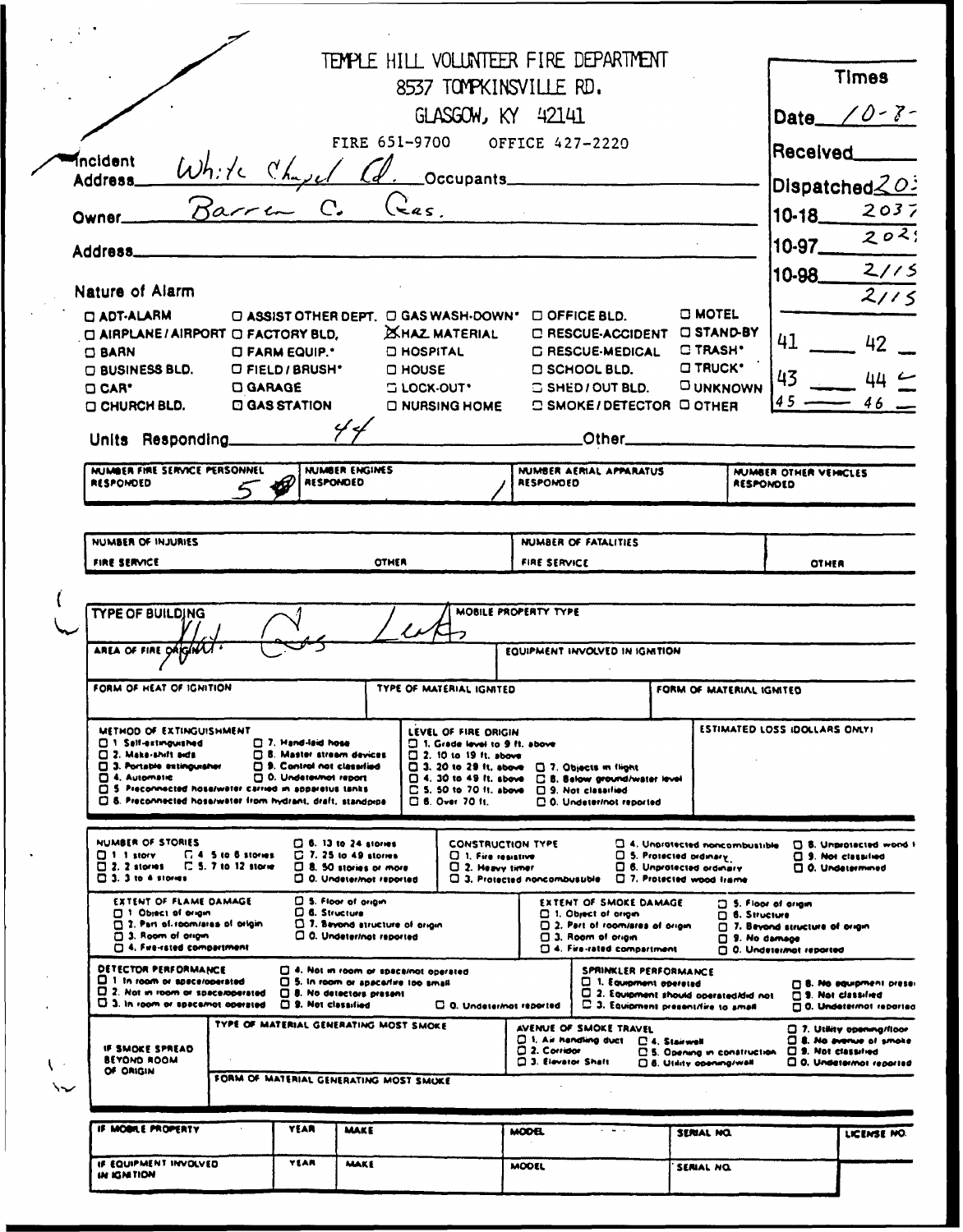$12/08/95$ Opages

 $\sqrt{70}$ : Dave Kinman 502 564-1582 From: Rex Parsons.<br>502 565 4949

> Here is the Mammoth Invoice to Barren County Gas.

Any questions, please all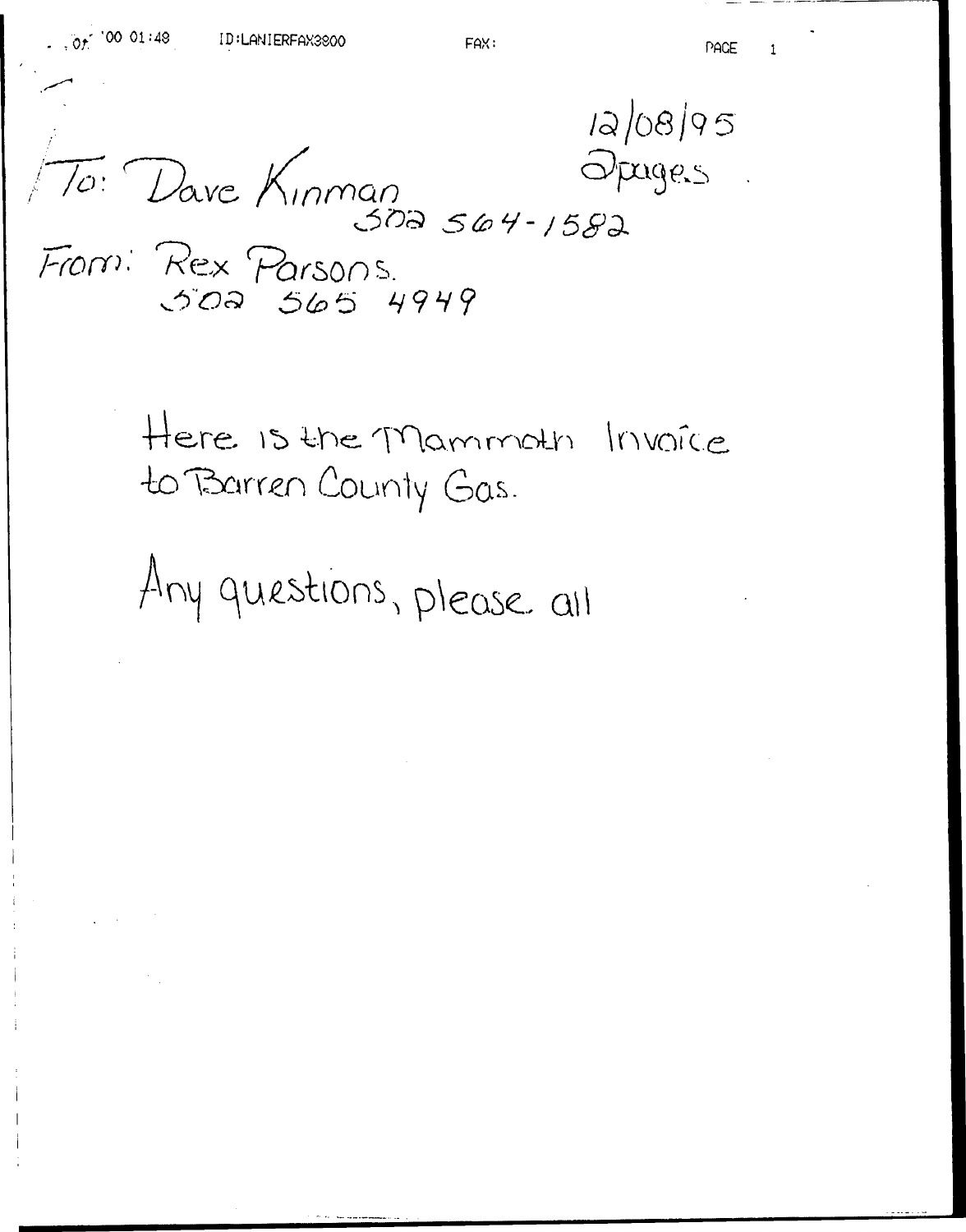# Barren County Gas To:

12/8/95 From: Date

Mammoth Petroleum, Inc.

| iHis<br>1 | Description                  | Rate per hour | <b>Total</b> |
|-----------|------------------------------|---------------|--------------|
|           | 2 man crew                   | \$20.00       | \$120.00     |
|           | <b>Jtility truck and too</b> | 30.00         | 180.00       |
|           | <b>Backhoe</b>               | 40.00         | 240.00       |
|           |                              | Total Due---- | \$540.00     |
|           |                              |               |              |

Repair Broken 1" blow-off on 3" main line on Glover Rd. in Barren County, KY Repairs done to Barren County Gas system 11/13/95

FAX: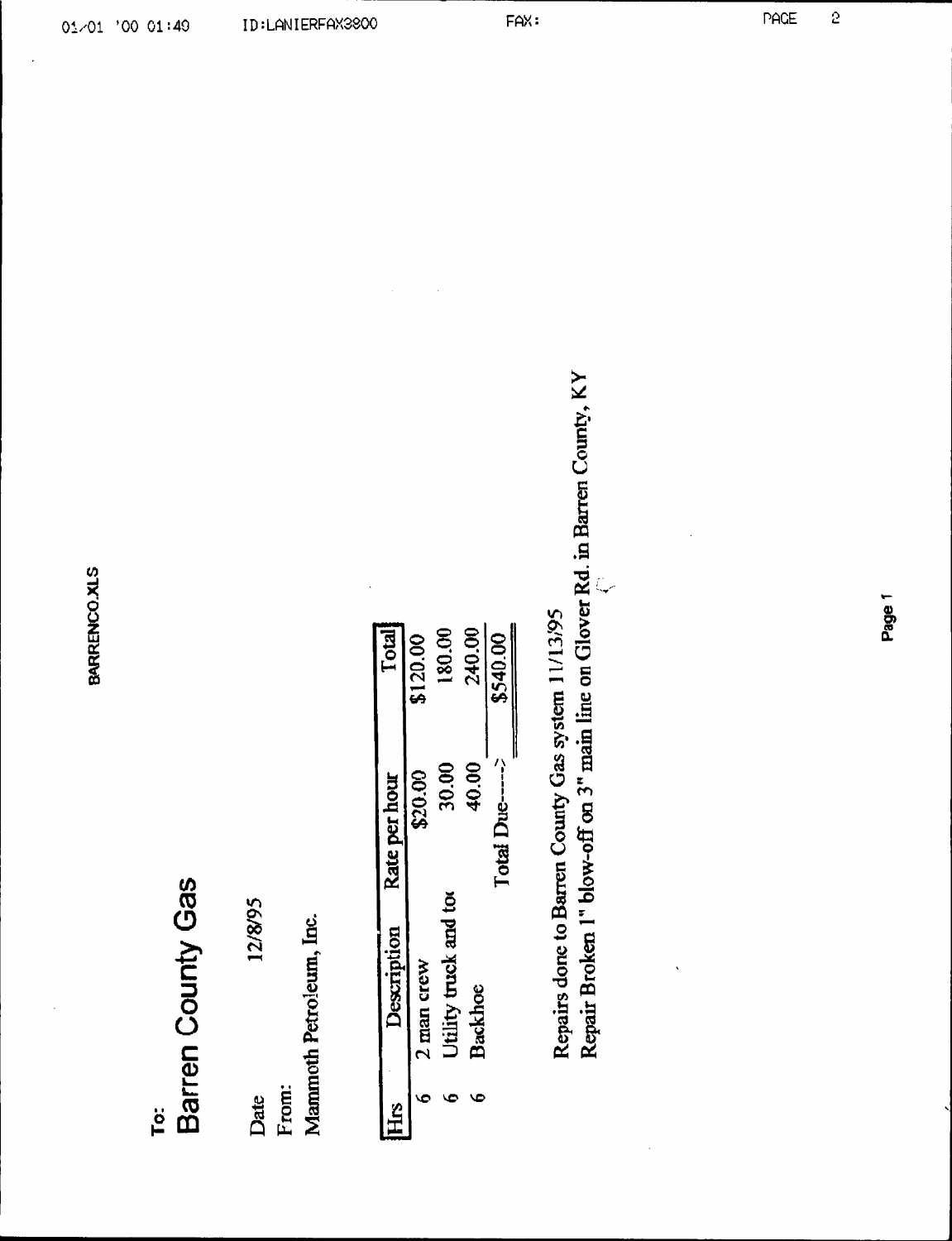GASINSP20R PUBLIC SERVICE COMMISSION GAS INSPECTION REPORT INSPECTIONS CONCLUDED BETWEEN 12/01/95 AND 12/31/95 UTILITY ID: 3650 COMPANY NAME: BARREN COUNTY GAS COMPANY PAGE 1 03/05/96 TYPE OF GAS: NATURAL INSP. TYPE:F COMPLAINT NBR. OF VIOLATIONS INSP. NAME:NANTZ BEGIN DATE:12/ 6/95 END DATE:12/ 7/95 D.O.T. DAYS: 2 RESP. DUE: NOTICES: (1) (2) (3) (4) INSPECTION NBR:95 335 00 UNIT:00/ GAS OPERATION TYPE: GAS DISTRIBUTION LINE SEG/VALVE SECT: MILE POST: COMPRESSOR STATION/NBR: NAME: TYPE OF PIPE IN SYSTEM:<br>INSP. NAME:NANTZ<br>RESP. DUE: NOT RESULT OF INCIDENT REPORT'? Y INCIDENT REPORT NUMBER: REMARKS:Failure to respond to gas leak call on 10/8/95 ENTRY DATE:12/27/95 TYPE OF GAS: NATURAL LINE SEG/VALVE SECT: MILE POST: INSP. TYPE:F COMPLAIN' NBR. OF VIOLATIONS: INSP. NAME:KINMAN BEGIN DATE:12/ 6/95 END DATE:12/ 7/95 D.O.T. DAYS: 2  $(4)$ INSPECTION NBR:95 336 00 UNIT:00/ GAS OPERATION TYPE: GAS DISTRIBUTION<br>LINE SEG/VALVE SECT: MILE I COMPRESSOR STATION/NBR: NAME: TYPE OF PIPE IN SYSTEM:<br>INSP. NAME:KINMAN RESP. DUE:  $NOTICES: (1)$  (2) (3) RESULT OF INCIDENT REPORT? Y INCIDENT REPORT NUMBER: REMARKS:failure to respond to gas leak call on 10/8/95 ENTRY DATE:12/27/95 INSPECTION NBR:95 337 00 UNIT:00/ GAS OPERATION TYPE: GAS DISTRIBUTION TYPE OF GAS: NATURAL LINE SEG/VALVE SECT: MILE POST: INSP. TYPE:F COMPLAINT COMPRESSOR STATION/NBR: NAME: NAME: NBR. OF VIOLATIONS: 2 LINE SEG/VALVE SECT: M<br>COMPRESSOR STATION/NBR: NAME:<br>TYPE OF PIPE IN SYSTEM: INSP. NAME:KINMAN BEGIN INSP. NAME:KINMAN BEGIN DATE:12/19/95 END DATE:12/20/95 D.O.T. DAYS: 2<br>RESP. DUE: MOTICES:(1) (2) (3) (4)  $NOTICES: (1)$ 

REMARKS:failure to respond to gas leak call on 10/8/95. Rec of show cause.

ENTRY DATE:12/27/95

RESULT OF INCIDENT REPORT? Y INCIDENT REPORT NUMBER: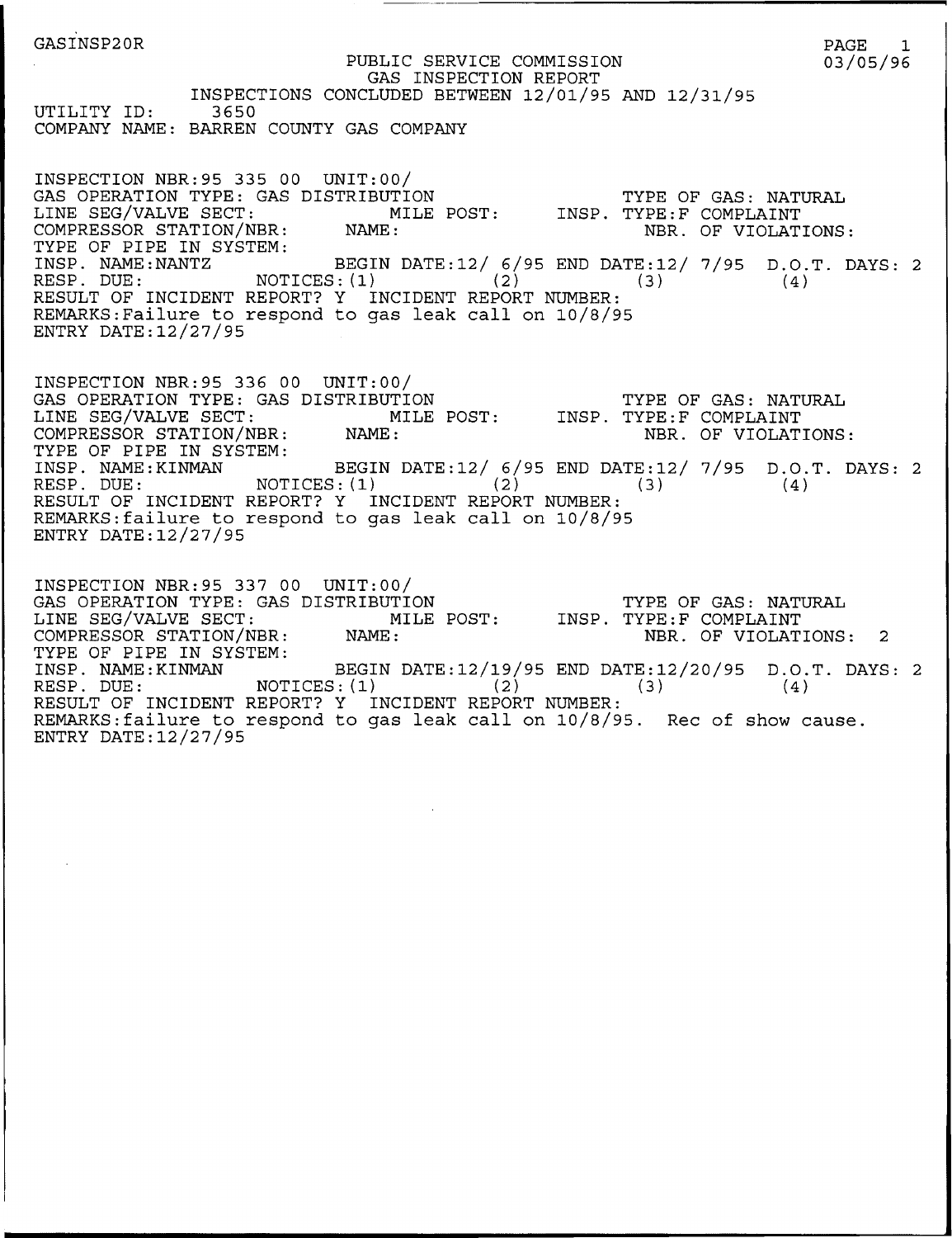## GASVI020R

PUBLIC SERVICE COMMISSION GAS VIOLATION REPORT

INSPECTIONS CONCLUDED BETWEEN 12/01/95 AND 12/31/95 UTILITY ID: 3650 COMPANY NAME: BARREN COUNTY GAS COMPANY

INSP. NBR:95 337 00 V/N:001 UNIT:00/ GAS OPERATION TYPE: GAS DISTRIBUTION LINE SEG/VALVE SECT: MILE POST: COMPRESSOR STATION NBR: NAME: TYPE OF GAS: NATURAL INSP. TYPE: F COMPLAINT NBR. OF VIOLATIONS: 2 FINDING PER REGULATION: <sup>807</sup> KAR 5:022, Section 13(9)a Barren County Gas has failed to comply with this regulation PENALTY RECOMMENDED \$ .00 which requires each natural gas operator to establish<br>written procedures to minimize hazards resulting from a gas<br>pipeline emergency. This requires prompt and effective response to emergency situations and making safe any actual or potential hazard to life or property. RECOMMENDATIONS PER FINDING: Formal hearing be held in this matter with action against the utility in accordance with KRS 278.992. ENTRY DATE:12/27/95 FINDING PER REGULATION: 807 KAR 5:022, Section 13(9)a VIO. CODE: PENALTY APPROVED<br>\$ .00 .00 DUE DATE: PENALTY RECEIVED \$ .00 REC DATE: VIO. CORR. DATE INSP. NBR:95 337 00 V/N:002 UNIT:00/ GAS OPERATION TYPE: GAS DISTRIBUTION LINE SEG/VALVE SECT: MILE POST: COMPRESSOR STATION NBR: NAME: TYPE OF GAS: NATURAL INSP. TYPE: F COMPLAINT NBR. OF VIOLATIONS: 2 FINDING PER REGULATION: 807 KAR 5:022, Section 9(c) VIO. CODE: requires each natural gas operator to establish and maintain 5<br>liaison with appropriate fire, police and other public<br>officials. PENALTY RECOMMENDE<br>\$ .00 PENALTY APPROVED \$ .00 DUE DATE: RECOMMENDATIONS PER FINDING: Formal hearing to be held in this matter that the Commission PENALTY RECEIVED<br>consider action against the utility in accordance with KRS \$.00<br>278.992. REC DATE:

VIO. CORR. DATE

ENTRY DATE:12/27/95

PAGE 1 03/05/96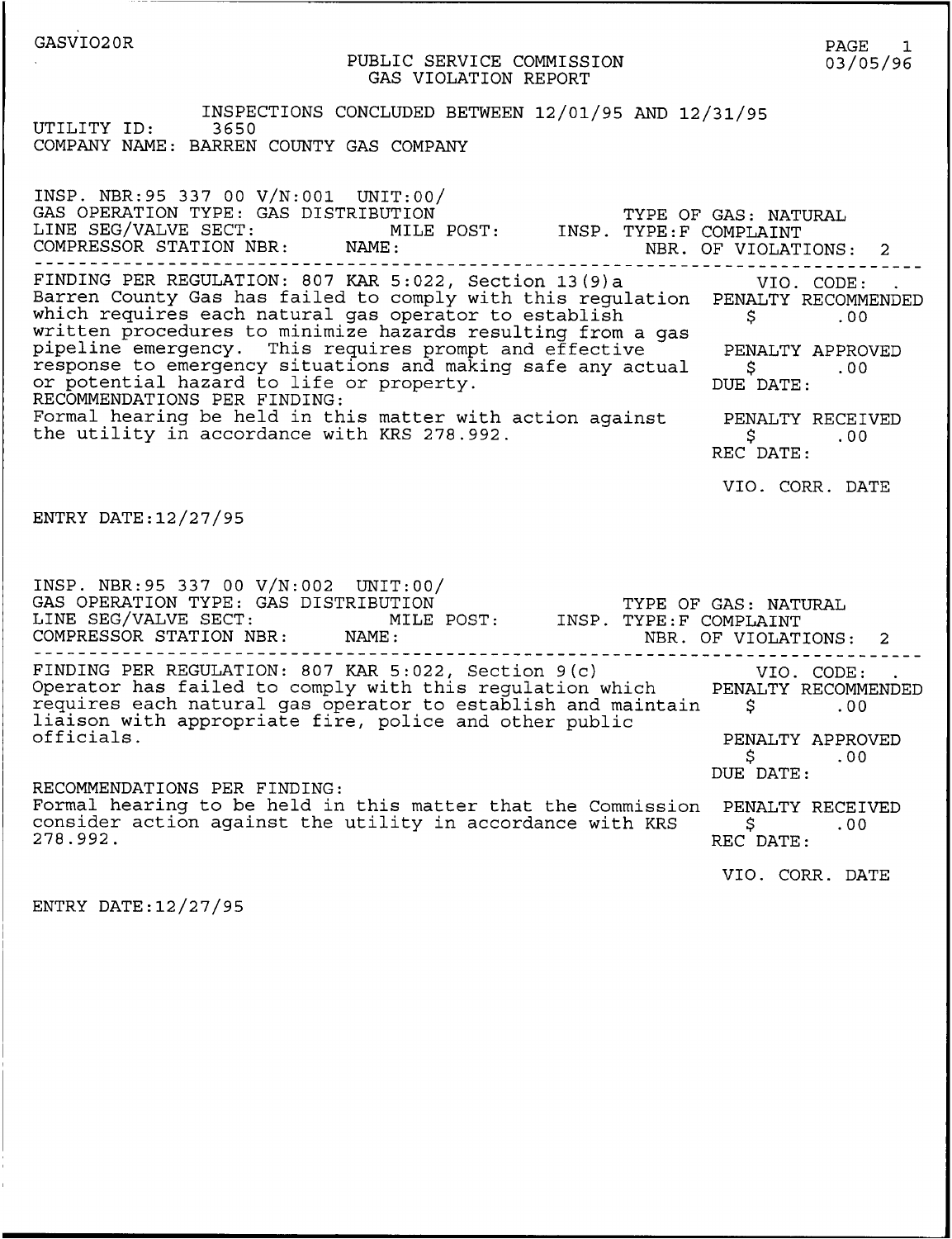| 02/28/96                                                         | Barren County SE911 |                   | PAGE       |
|------------------------------------------------------------------|---------------------|-------------------|------------|
| 12:53:03                                                         | Call Number Detail  |                   | USER JAMES |
|                                                                  |                     |                   |            |
| Dispatch #: 94-005005                                            |                     | Source: 911       | Disp: C    |
| Phone: 678-5163                                                  |                     | Fire:             |            |
| Name: STEVE BURTON                                               |                     | Law:              |            |
| Address: 262 HILLWOOD RD                                         |                     | <b>Rescue:</b>    |            |
|                                                                  |                     |                   |            |
| Incoming Call: 05/20/94 16:37:54                                 |                     | Event: FUEL SPILL |            |
| Call Dispatch Time: 16:39:41                                     |                     |                   |            |
| Call Arrival Time: 16:51:37                                      |                     |                   |            |
| Call Clear Time: 17:49:34                                        |                     |                   |            |
| Call Closed: 05/20/94 17:49:34                                   |                     | Units Dispatched: |            |
|                                                                  |                     |                   |            |
| Orininal Dispatch Remarks:                                       |                     |                   |            |
| LADY ADV A NATURAL GAS LINE HAD BEEN CUT WITH LAWN MOWER         |                     |                   |            |
| THIS IS STEVE BURTON RESIDENCE. PHONE LISTED AS PHYSICAL THERAPY |                     |                   |            |
|                                                                  |                     |                   |            |
|                                                                  |                     |                   |            |

 $\sim$  $\ddot{\phantom{0}}$  $\ddot{\phantom{a}}$ 

 $\sim$   $\,$ 

| UNIT            |     |             | DEPT SIATUS/DSP/RUN# LOCATION/REMARK |                       | USER DHIE/IIME       |
|-----------------|-----|-------------|--------------------------------------|-----------------------|----------------------|
|                 |     |             |                                      | بالنبو محجو محجو خديد |                      |
| EB1             | FØ8 | DSP -<br>93 |                                      |                       | ALLEN 05/20 16:39:41 |
| EB1             | FØ8 | 1018        |                                      |                       | ALLEN 05/20 16:49:41 |
| EB <sub>1</sub> | FØ8 | 1097        |                                      |                       | ALLEN 05/20 16:51:37 |
| EB1             | F08 | 1098        |                                      |                       | ALLEN 05/20 17:40:49 |
| EB1             | FØB | 10105       |                                      |                       | ALLEN 05/20 17:49:33 |
|                 |     |             |                                      |                       |                      |

 $\bar{a}$ 

 $\overline{a}$ 

RECEIVED

FEB 2 9 1996 DIVISION OF UTILITY<br>ENGINEERING & SERVICES

 $\bar{\mathbf{z}}$